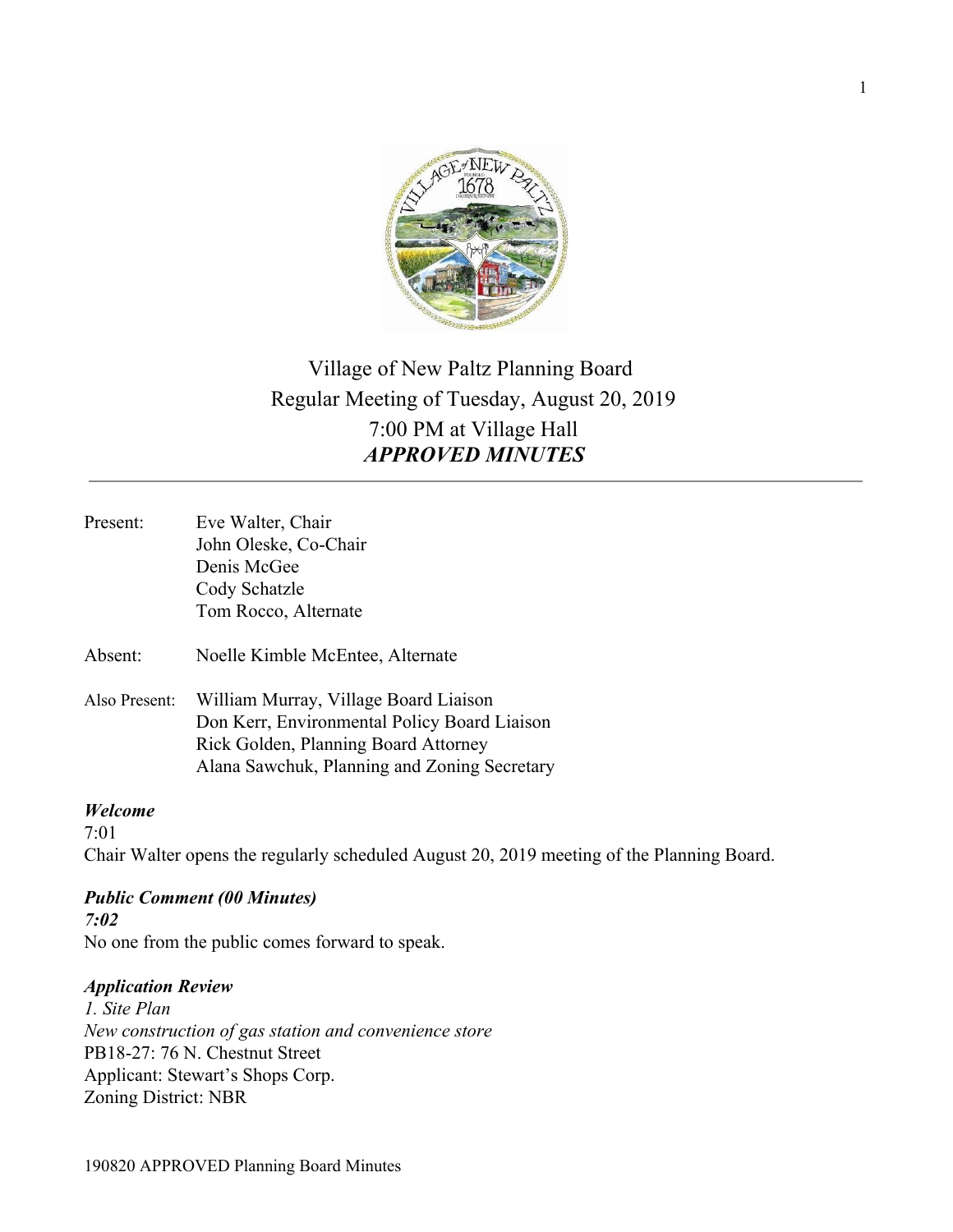SBL: 86.26-2-34.100 7:02-7:11

Mr. Chuck Marshall approaches the Board. The applicant has met with a neighbor regarding the inclusion of a fence along the south side of the property. This inclusion will be added to the Resolution. The landscaping consultant is fine with the plans as they are.

The Village Superintendent has received the request for the SWPPP waiver, but has not yet reviewed it. The plans cannot be signed until it's received.

The applicant finds no other issues with the Resolution as drafted. Chair Walter proceeds with reading specific conditions.

John Oleske arrives at 7:06 PM.

Mr. Schatzle moves to approve the PB18-27 Resolution as amended. Mr. Rocco seconds. 4 ayes. Motion carries.

| <b>Name</b>           | <b>Ayes</b>    | <b>Nays</b> | <b>Abstain</b> | Absent |
|-----------------------|----------------|-------------|----------------|--------|
| Chair                 | V              |             |                |        |
| Eve Walter            |                |             |                |        |
| Co-Chair              | V              |             |                |        |
| John Oleske           |                |             |                |        |
| Member                | V              |             |                |        |
| Cody Schatzle         |                |             |                |        |
| Member                |                |             |                | V      |
| Denis McGee           |                |             |                |        |
| Alternate             | V              |             |                |        |
| Tom Rocco             |                |             |                |        |
| Alternate             |                |             |                |        |
| Noelle Kimble McEntee |                |             |                |        |
| Totals:               | $\overline{4}$ |             |                |        |

*2. Amended Site Plan/SUP Mixed use building* PB19-10: 51 Main Street Applicant: Dimitri Viglis Zoning District: B-2 SBL: 86.143-1-9.200 7:12

Should the applicant's project be approved by the Zoning Board of Appeals at their September 10, 2019 meeting, the applicant will be able to move forward with the Planning Board. As such, the Planning Board moves forward with setting the Public Hearing for PB19-10.